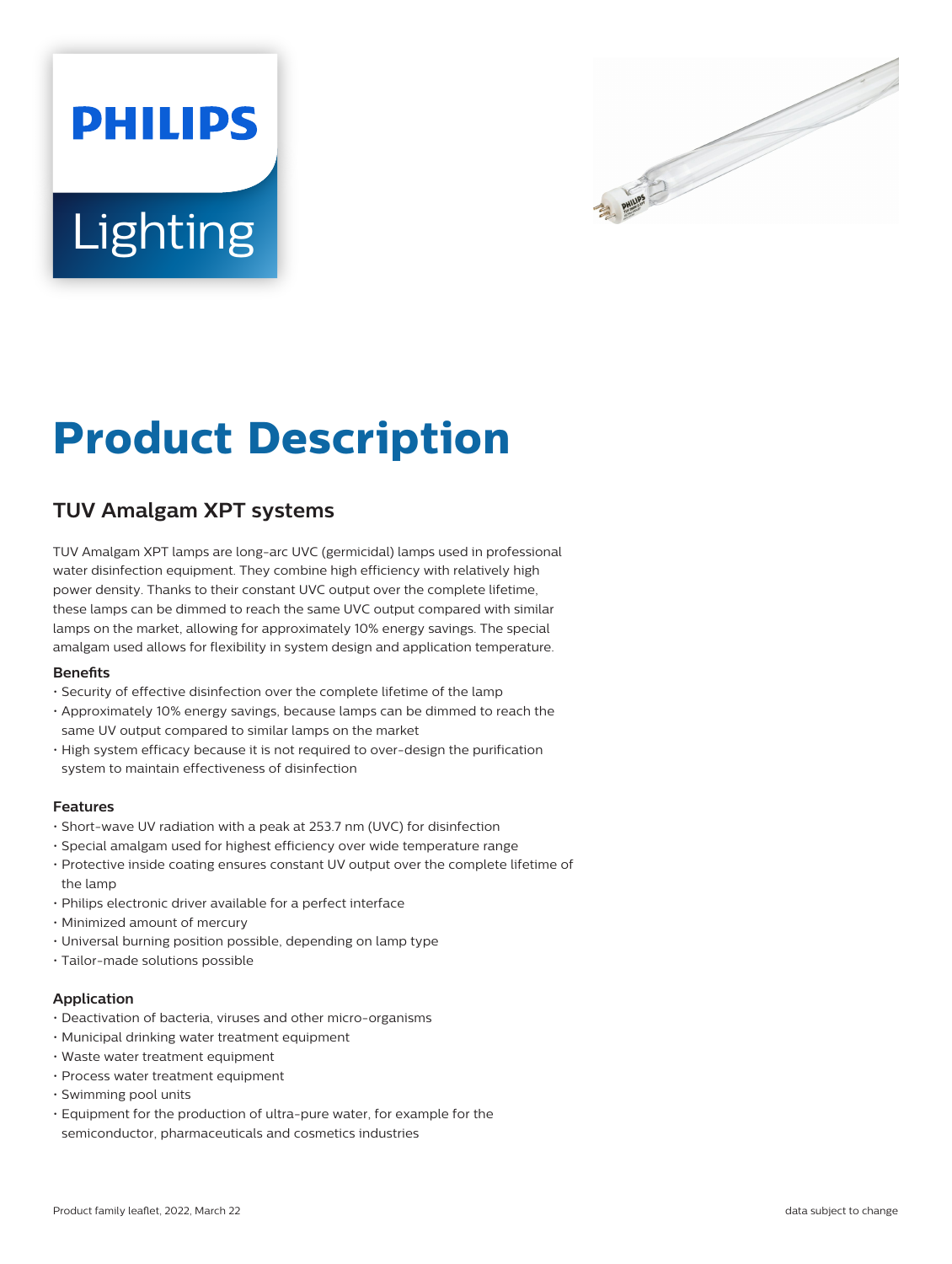#### **Warnings and Safety**

- A lamp breaking is extremely unlikely to have any impact on your health. If a lamp breaks, ventilate the room for 30 minutes and remove the parts, preferably with gloves. Put them in a sealed plastic bag and take it to your local waste facilities for recycling. Do not use a vacuum cleaner.
- DANGER: Risk Group 3 Ultra Violet product. These lamps emit high-power UV radiation that can cause severe injury to skin and eyes. Avoid eye and skin exposure to unshielded product. Use only in an enclosed environment which shields users from the radiation.

#### **Versions**



#### **Dimensional drawing**



| Product             |                 |         | $C$ (max) |
|---------------------|-----------------|---------|-----------|
| TUV 330W XPT DE UNP | $32 \text{ mm}$ | 1440 mm | 1554 mm   |

| <b>Controls and Dimming</b> |              |
|-----------------------------|--------------|
| Dimmable                    | Yes          |
|                             |              |
| <b>General Information</b>  |              |
| <b>Main Application</b>     | Disinfection |

#### **Operating and Electrical**

| Order Code | <b>Full Product Name</b>            | Lamp Current (Nom) Power (Nom) |       | <b>Order Code</b> | <b>Full Product Name</b>                     | Lamp Current (Nom) | Power (Nom) |
|------------|-------------------------------------|--------------------------------|-------|-------------------|----------------------------------------------|--------------------|-------------|
|            | 928101805112 TUV 130W XPT SE UNP/20 | 2.1 A                          | 130 W |                   | 928107005112 TUV 325W XPT HO SE UNP/20 2.1 A |                    | 325 W       |
|            | 928106905112 TUV 200W XPT SE UNP/20 | 2.1A                           | 200 W |                   | 928107205112 TUV 330W XPT DE UNP             | -                  | 330 W       |

#### **General Information**

| Order Code   | <b>Full Product Name</b> |        | <b>Cap-Base</b> Operating Position |
|--------------|--------------------------|--------|------------------------------------|
| 928101805112 | TUV 130W XPT SE UNP/20   | G10.20 | P <sub>10</sub>                    |

| Order Code   | <b>Full Product Name</b> |        | Cap-Base Operating Position |
|--------------|--------------------------|--------|-----------------------------|
| 928106905112 | TUV 200W XPT SE UNP/20   | G10.20 | UNIVERSAL                   |